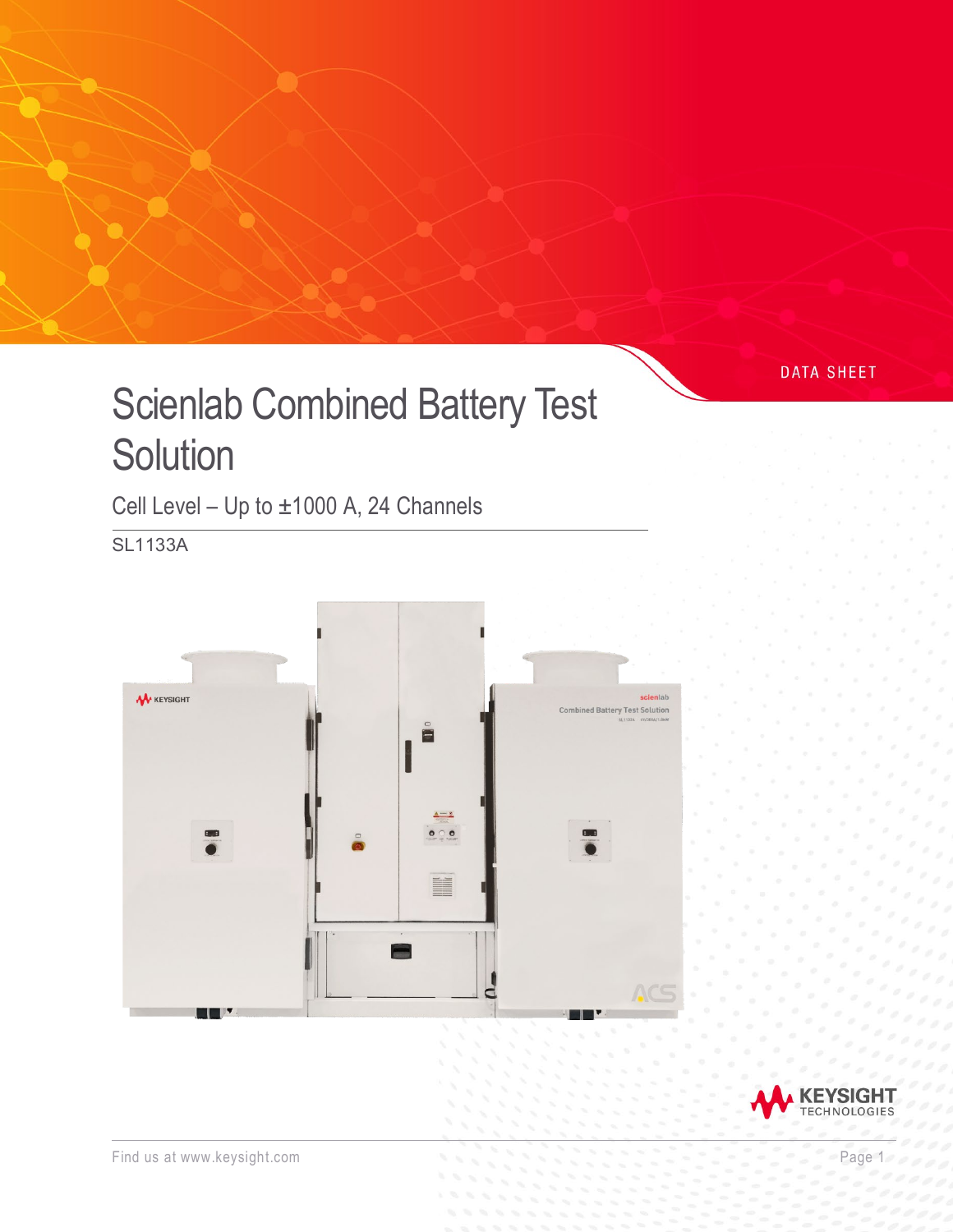# **Table of Contents**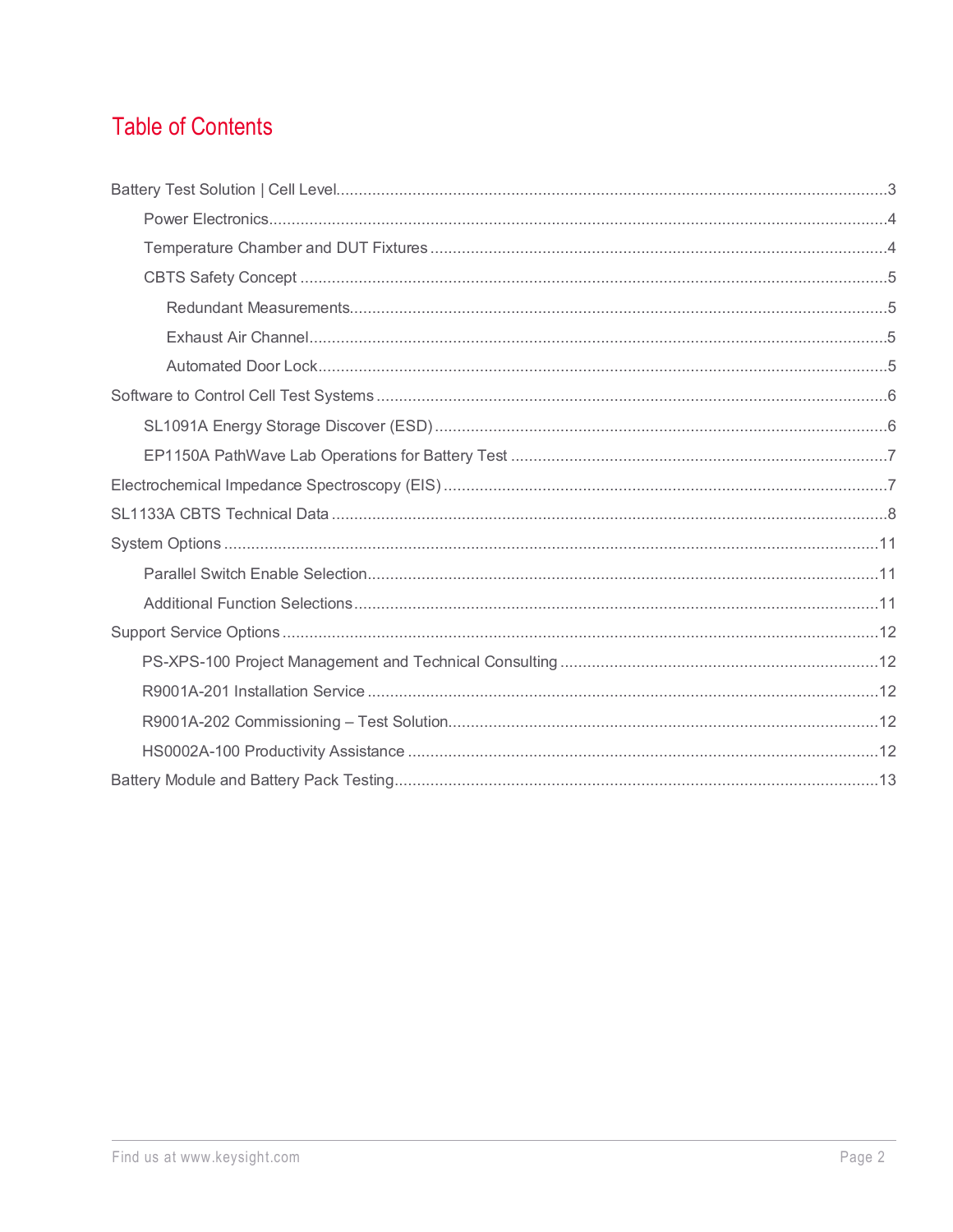# <span id="page-2-0"></span>Battery Test Solution | Cell Level

The SL1133A Scienlab Combined Battery Test Solution (CBTS) is an innovative, compact, and efficient solution for characterizing and testing battery cells. The space-saving combination of power electronics, test chamber and sophisticatedly developed cell holders not only enables the testing of large quantities of cells in the smallest space but is also flexible in use. Thanks to the adaptable DUT fixtures, different types and sizes of cells can be tested. The defined fixtures accept a range of prismatic cells (and pouch cells using adapters), ensuring accurate measurement results.

In contrast to other systems which connect to cells by external wires, the integration of the electronics and the climate chamber into one system ensures the shortest connection length (lowest impedance) to the devices under test. Furthermore, a central connection point for all media (power, water, nitrogen, compressed air, and data communications) simplifies the installation, reduces maintenance costs, and ensures fast commissioning. To guarantee safe testing, the CBTS employs a safety concept that prevents possible dangers in test laboratories before they occur.

| SL1133A Basic Configurations |        |          |        |
|------------------------------|--------|----------|--------|
| Max. current range*          | ±300 A | ±400 A   | ±500 A |
| Test channels                |        | 12 or 24 |        |

\*Manual parallel connections of channels increase the maximum current range of the system. You can connect 2x 400 A channels for ±800 A, 3x 300 A channels for ±900 A, or 2x 500 A channels for ±1000 A maximum range.



The SL1133A Cell Test Solution combines power electronics, environmental chambers, cell fixturing, and safety controls into a one physically integrated and specified test system.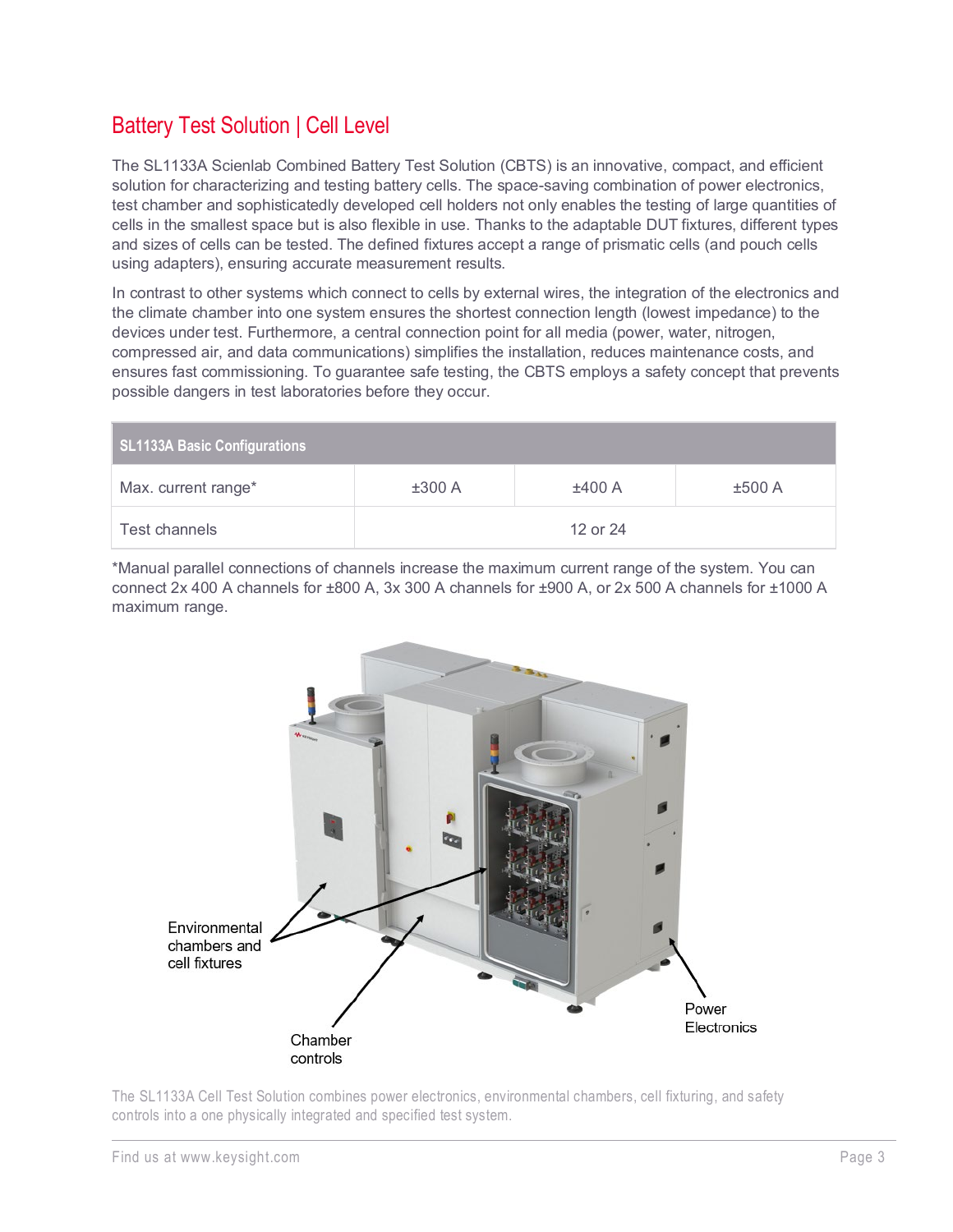### <span id="page-3-0"></span>Power Electronics

All higher-power Scienlab battery test systems from Keysight have high regeneration capabilities, allowing efficient, cost-effective, and environmentally-friendly operation. Thanks to the bi-directional power supply, more than 90 % of the energy is fed back into the AC mains during cell discharge. The system also offers automatic calibration to decrease ongoing service costs. Manual parallel connections of channels increase the maximum current range of the system. You can connect 2x 400 A channels for ±800 A, 3x 300 A channels for ±900 A, or 2x 500 A channels for ±1000 A maximum range when you need to test large cells.

The CBTS is protected against overheating, overcapacity, short circuit and idling. It also has reverse polarity protection and monitors all internal voltages, currents and temperatures. In the case of an emergency shutdown, contacts on the mains ensure that there is no voltage and all internal high voltage sources are automatically discharged.

The SL1132A has strong security for data acquisition and transmission. The Measurement and Control Unit (MCU) is an embedded system providing autonomous program sequence control and measurement data acquisition. This assures that a test will continue running even if communication with the system PC is lost. Communication among the elements of the test system (power electronics, chamber, cooling, system PC) is managed via Ethernet.

#### <span id="page-3-1"></span>Temperature Chamber and DUT Fixtures

The system offers homogeneous cooling/heating of the DUTs through optimal air flow. The air is guided from the back wall of the test chamber to the front and drawn in at the front part of the test chamber floor.

The DUT fixture is designed to accommodate a wide variety of prismatic cells (and pouch cells using adapters), by adjusting the cell holders without needing to replace the fixture. An easy manual parallel test channel connection is also possible. Thanks to a quick-release technology, set-up times are reduced to a minimum. The defined DUT fixtures and wiring enable precise measurement results.



Cell holders for 12 prismatic cells in each chamber. Cell holders are easy to load and unload.

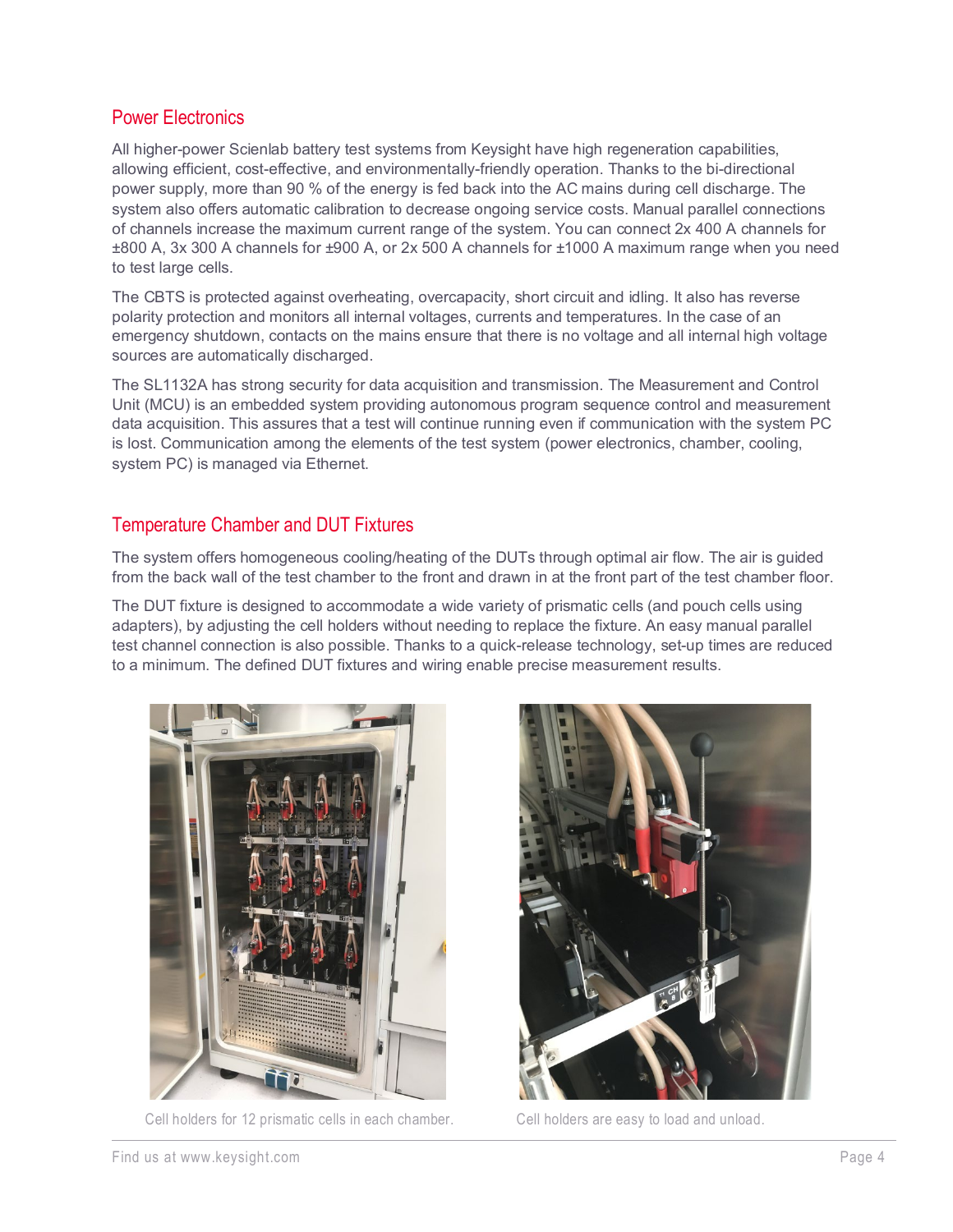### <span id="page-4-0"></span>CBTS Safety Concept

The primary objective of the safety concept is to protect the operating staff in case of a hazardous situation inside the test chamber. This is achieved by continually monitoring the interior of the chamber using CO and H2 sensors, in order to detect outgassing and incipient thermal events at very early stages. High concentrations and accumulation of slowly leaking gaseous substances is minimized by a continuous flushing of the chamber with compressed air. As soon as hazardous levels are detected by the sensors, N2 flushing will be initiated to remove volatile substances inside the chamber. This procedure reduces the content of oxygen in the test chamber to minimize the likelihood of fire.

The safety concept is also designed to avoid an explosive mixture in the chamber. The lower explosion limit (LEL) of hydrogen in air (4.1 % vol) is calculated based on the available volume of the chamber. The available volume of the chamber is calculated by the chamber inner dimensions minus the volume of cells and fixtures.

#### <span id="page-4-1"></span>Redundant Measurements

To prevent accidents due to overcurrent, overcharging, or overtemperature, the safety concept provides a redundant measurement of current, voltage and temperature. This is verified and evaluated in a higherlevel, independent safety PLC. As soon as a critical operating state is detected, the concerned test channel will be switched off. The provided safety equipment is monitored by a Scienlab Test Bench Guard (SL1070A).

#### <span id="page-4-2"></span>Exhaust Air Channel

The test chamber is connected to the exhaust air channel of the building using a reusable one-way pressure relief flap to relieve any overpressure caused by outgassing substances. Furthermore, each chamber is equipped with an independent safety temperature limiter to avoid overheating of the DUTs.

#### <span id="page-4-3"></span>Automated Door Lock

An automated door lock ensures the safety of the operating staff in two respects.

- 1. No active parts can be reached by the operating staff during a test
- 2. The door cannot be opened during a test thus preventing the release of dangerous gases into the laboratory

There is an additional function whereby the operating staff may request a time-limited deactivation of the door lock via the control room (the PC supervising the test system). This enables the exchange of DUTs during a test. However, the operator of the control room must check and verify whether the chamber may be opened safely based on the currently monitored safety parameters.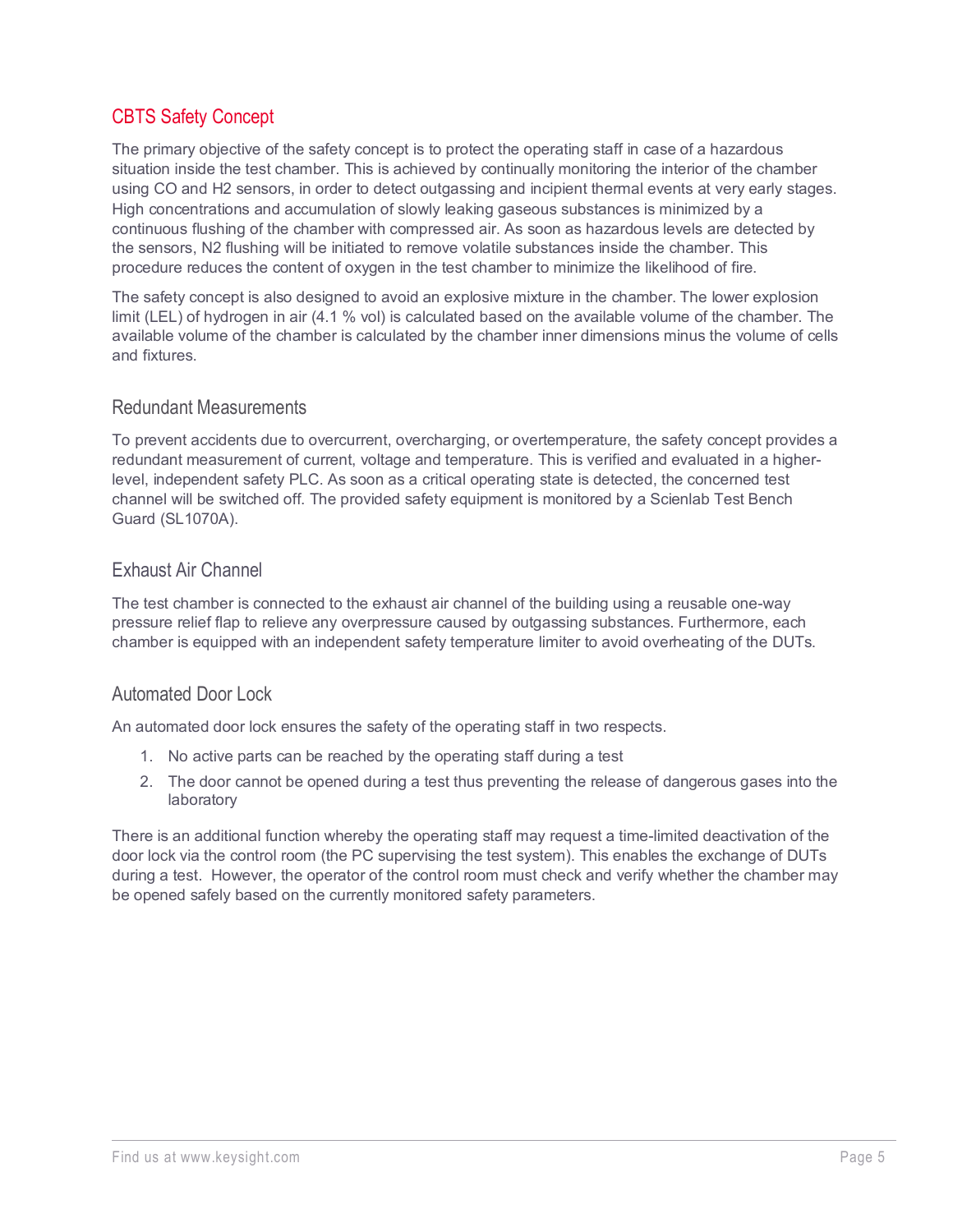# <span id="page-5-0"></span>Software to Control Cell Test Systems

Keysight provides cell test system software that starts with Energy Storage Discover to control your individual cell test systems such as the SL1133A, and extends to PathWave Lab Operations for Battery Test to manage and coordinate your entire battery testing laboratory with multiple systems used to test cells, modules, and battery packs.

### <span id="page-5-1"></span>SL1091A Energy Storage Discover (ESD)

Energy Storage Discover (ESD) is the intuitive test-software environment for developing, performing, and analyzing tests for an individual test system.



Energy Storage Discover controls individual test systems.

- Central controlling component for all Keysight Scienlab-brand energy storage test environments.
- Comprehensive overview, user-friendly operation, easy-to-learn.
- Powerful visualization of tests and results.
- Several ESD offline versions support creating test programs.
- Available simulation environment for offline test.
- Ethernet communication with the battery test system.
- Easy integration with external control and monitoring software via optional standardized remoteinterface.
- Holistic vehicle emulation from the perspective of battery cell, module and pack levels.
- Support for Windows 7 and 10. Single software license per workstation.
- Integration of external components into the test environment and process, such as environmental chambers, cooling and heating equipment, or optional Scienlab-brand Measurement and Control Modules.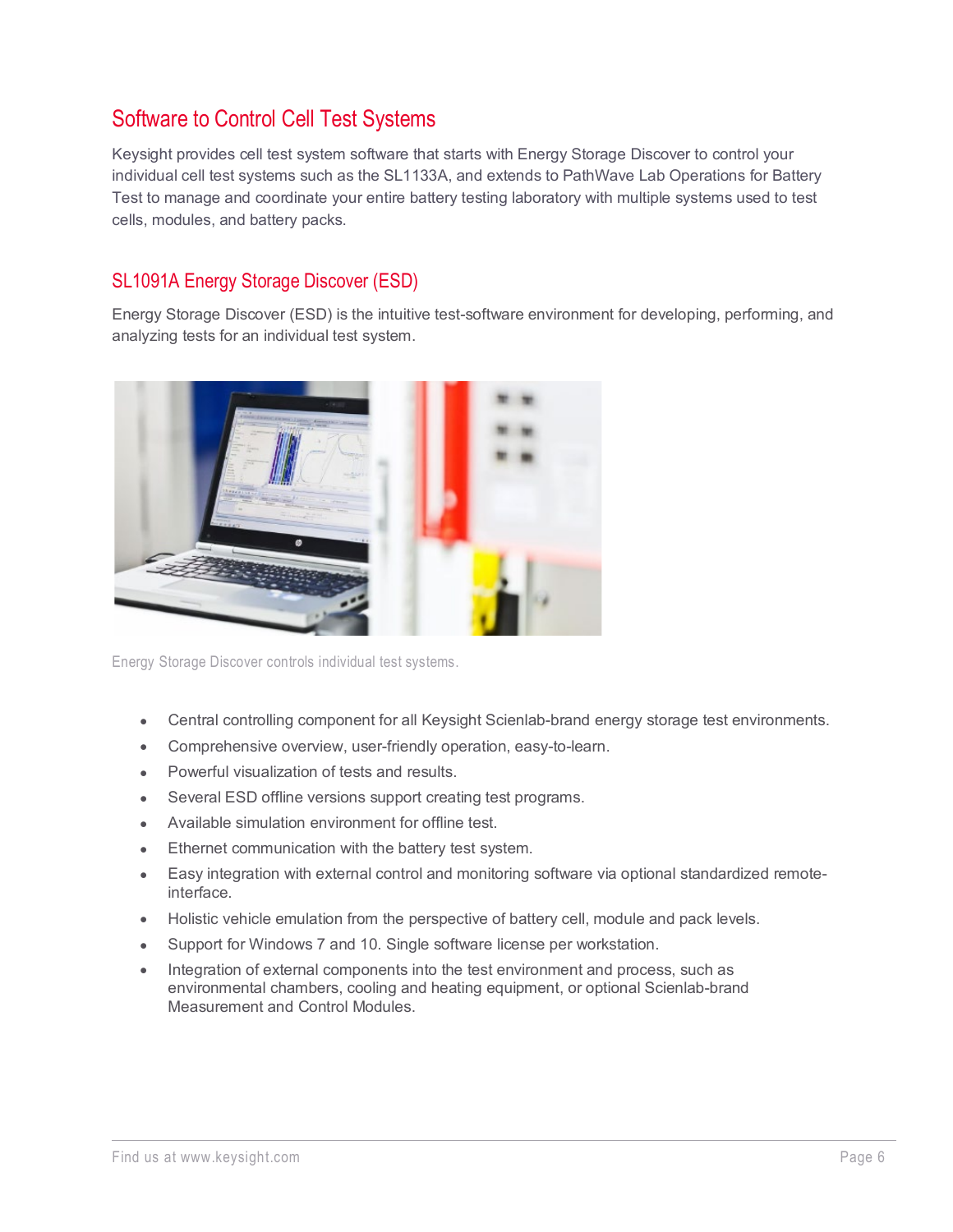### <span id="page-6-0"></span>EP1150A PathWave Lab Operations for Battery Test

PathWave Lab Operations for Battery Test enables efficient planning and coordination of your entire battery test laboratory. It manages all resources, including test facilities, test systems, and your test objects or devices under test (DUTs). PathWave Lab Operations for Battery Test provides an integrated, web-based lab management platform that helps you modernize your test workflows, eliminating legacy paper-based processes, and increasing data integrity and traceability.

This powerful set of tools helps you to improve test throughput for all the cells and batteries you need to test, to fulfill the testing requirements for your projects on-schedule, and to optimize test asset utilization.



Figure 1. PathWave Lab Operations for Battery Test manages multiple test systems in a laboratory.

- Easily register and track test objects in your lab.
- Quickly analyze your data and statistics.
- Organize your test lab workflow, documents, lab orders, and tasks.
- Plan and optimize your test capacities and sequences.
- Share and control test plans, results, data, and other documents. Collaboration and discussion among lab staff become easy and productive.
- Remotely control your lab and its devices anywhere, anytime.
- Manage and route notifications to your preferred device or email service.
- Automated, networked, and scalable for any size of testing lab up to thousands of channels.

### <span id="page-6-1"></span>Electrochemical Impedance Spectroscopy (EIS)

You can gain deeper insights into the characteristics of your cells with the optional EIS capability. This provides integrated electrochemical impedance spectroscopy measurements per test-channel, independently programmable within a test sequence.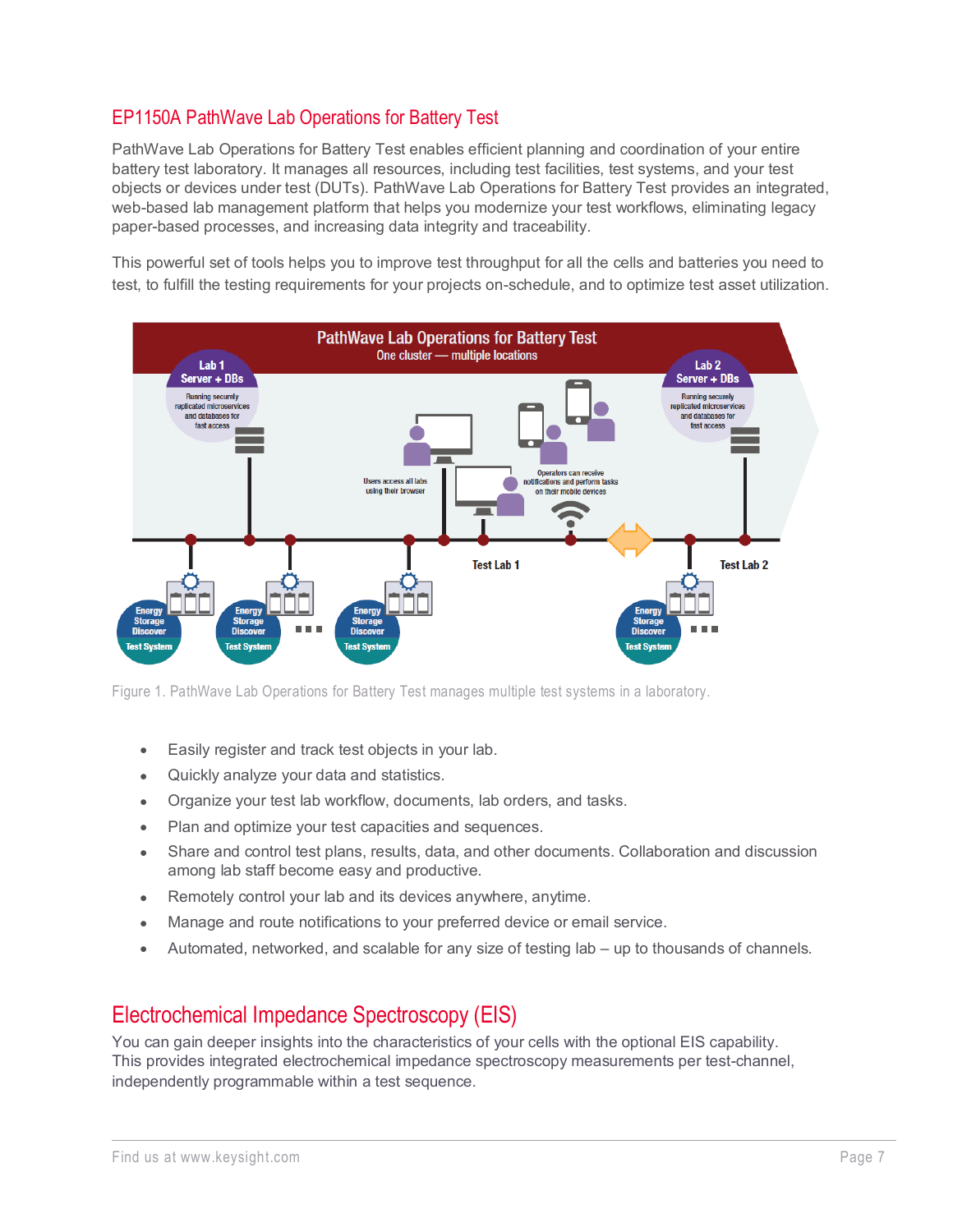# <span id="page-7-0"></span>SL1133A CBTS Technical Data

| <b>System Options</b>                       | 300 A                                                                                                                                                                                                                       | 400 A                                        | 500 A                                         |
|---------------------------------------------|-----------------------------------------------------------------------------------------------------------------------------------------------------------------------------------------------------------------------------|----------------------------------------------|-----------------------------------------------|
| <b>Test channels</b>                        | 12 or 24                                                                                                                                                                                                                    |                                              |                                               |
| Voltage range                               | 6V                                                                                                                                                                                                                          |                                              |                                               |
|                                             | ±300 A                                                                                                                                                                                                                      | ±400A                                        | ±500 A                                        |
| Current range                               | Manual parallel connections of channels increase the maximum current range<br>of the system. You can connect 2x 400 A channels for ±800 A, 3x 300 A<br>channels for ±900 A, or 2x 500 A channels for ±1000 A maximum range. |                                              |                                               |
| Power range                                 | 1.8 kW                                                                                                                                                                                                                      | 2.4 kW                                       | 3 kW                                          |
| <b>Voltage/Current Measurement</b>          |                                                                                                                                                                                                                             |                                              |                                               |
| Voltage accuracy                            |                                                                                                                                                                                                                             | $<1$ mV                                      |                                               |
| Current accuracy                            | ±0.05 % of measured<br>value, ±60 mA (offset)                                                                                                                                                                               | ±0.05 % of measured<br>value ±80 mA (offset) | ±0.05 % of measured<br>value ±100 mA (offset) |
| Resolution                                  | 32 bit                                                                                                                                                                                                                      |                                              |                                               |
| Sample rate                                 |                                                                                                                                                                                                                             | $1$ kS/s                                     |                                               |
| <b>Current output dynamics</b>              |                                                                                                                                                                                                                             |                                              |                                               |
| Current range<br>$(-90 \text{ to } +90 \%)$ | $-270$ to $+270$ A                                                                                                                                                                                                          | $-360$ to $+360$ A                           | $-450$ to $+450$ A                            |
| Rise and fall time                          | <3 ms typ.                                                                                                                                                                                                                  |                                              |                                               |
| Switching time                              | No switching times within power stage or channel at transition from positive to<br>negative current and vice versa.                                                                                                         |                                              |                                               |
| <b>Temperature Measurement</b>              |                                                                                                                                                                                                                             |                                              |                                               |
| Type and quantity                           | PT1000 (3 x per channel)                                                                                                                                                                                                    |                                              |                                               |
| Measurement range                           | -40 to +120 $^{\circ}$ C                                                                                                                                                                                                    |                                              |                                               |
| Meas accuracy                               |                                                                                                                                                                                                                             | $±1$ K                                       |                                               |
| <b>System AC Power</b>                      |                                                                                                                                                                                                                             |                                              |                                               |
| Efficiency                                  |                                                                                                                                                                                                                             | >90%                                         |                                               |
| Reactive power<br>compensation              |                                                                                                                                                                                                                             | $cos (\Phi) > 0.98$                          |                                               |
| Mains supplies                              | 3 ~, PE, 400 VAC (+10 %) / 50 Hz                                                                                                                                                                                            |                                              |                                               |
| Pre-fuse on site                            | 125 A gG                                                                                                                                                                                                                    | 150 A gG                                     | 150 A gG                                      |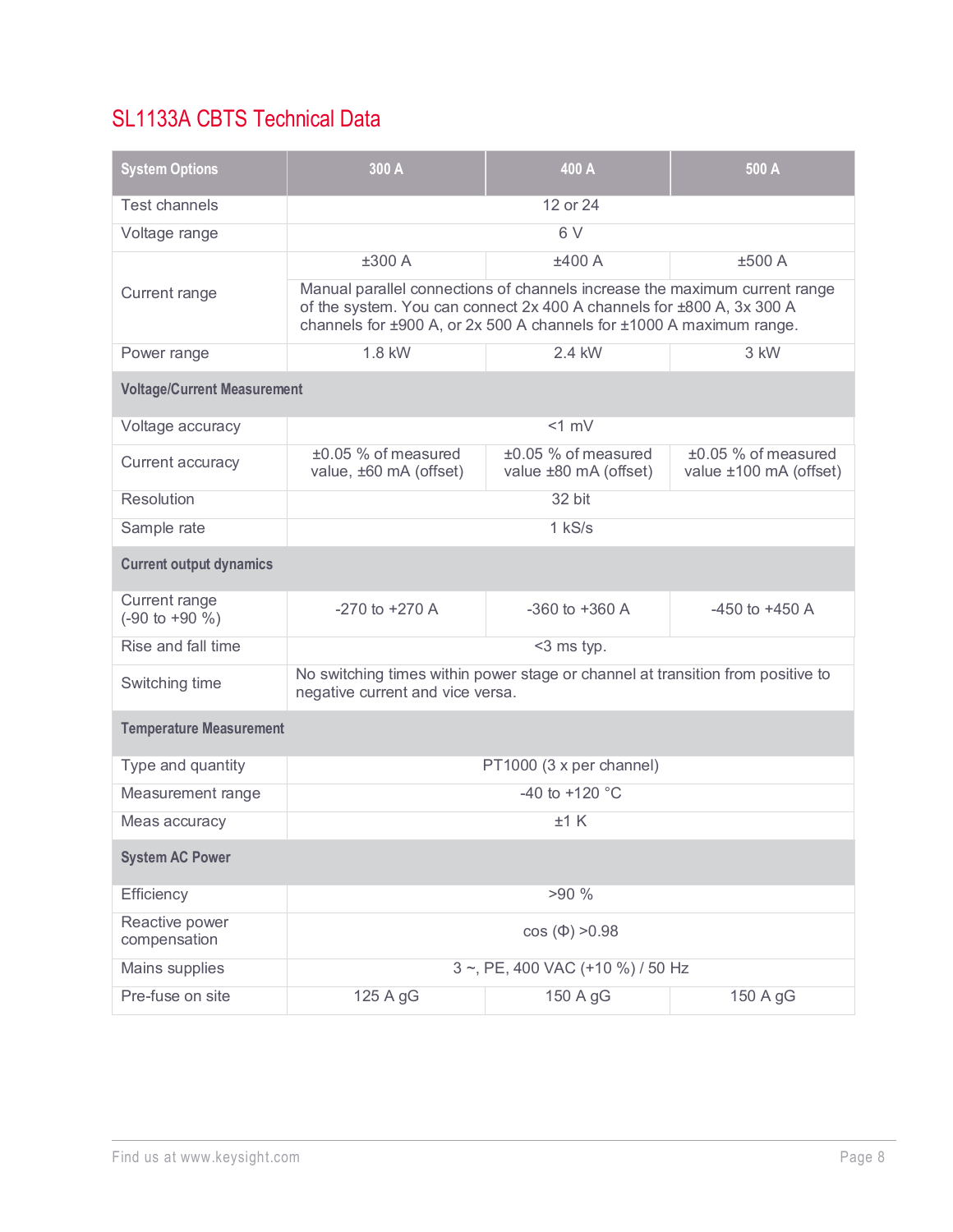| <b>Supported Cell Types for DUT Fixture</b> |                                                                            |
|---------------------------------------------|----------------------------------------------------------------------------|
| DIN91252:2016-11 Table 1                    | PHEV1, PHEV2, HEV1, HEV2, BEV1, BEV2, BEV3, BEV4                           |
| DIN91252:2016-11 Table 5                    | PHEV1, PHEV2, HEV, BEV1, BEV2 (max. current rating 400 A)                  |
| Other cell types                            | Max. overall dimensions: 100 mm x 60 mm x 400 mm ( $H \times W \times D$ ) |

| System Cabinet         | 300A    | 400 A                      | 500 A   |
|------------------------|---------|----------------------------|---------|
| Weight approx.         | 2500 kg | 2700 kg                    | 2900 kg |
| Dimensions (H x W x D) |         | $2.60$ m x 3.20 m x 1.56 m |         |

| <b>Environmental</b>          |                                                   |
|-------------------------------|---------------------------------------------------|
| Operating/storage temperature | 10 to 40 $^{\circ}$ C                             |
| Humidity                      | 30 to 75 % rel. H.                                |
| Sound pressure level          | 73 dB(A) measured at 1 m distance from front side |

| <b>Cooling Water Connection</b> |                                                 |  |
|---------------------------------|-------------------------------------------------|--|
| Max, heat transfer              | 10 kW                                           |  |
| Intake                          | 1\/ <sub>2</sub> ", $\vartheta_1 = 14$ to 20 °C |  |
| Return                          | 1 $\frac{1}{2}$ , $\vartheta_0$ max. 30 °C      |  |
| Cooling water consumption       | $< 6.5$ m <sup>3</sup> /h for $\Delta T = 10$ K |  |
| Inlet pressure                  | 2 to 4 bar                                      |  |
| Pressure difference             | 2 bar                                           |  |

| <b>Compressed Air Connection</b> |                                                    |  |
|----------------------------------|----------------------------------------------------|--|
| Connection                       | Male thread $R \frac{1}{2}$ "                      |  |
| Max. consumption                 | $8.7$ Nm <sup>3</sup> /h                           |  |
| Pressure                         | 6 to 10 bar                                        |  |
| Temperature                      | 2 to 35 $^{\circ}$ C                               |  |
| Quality                          | ISO 8573-1                                         |  |
| Solid impurities                 | Class 2: Particle size <1 µm                       |  |
| Max. oil content                 | $\leq$ 0.01 mg/m <sup>3</sup> (liquid and gaseous) |  |
| Moisture content                 | Class 6 (vaporous)                                 |  |
| Max. dew point                   | $-40$ °C                                           |  |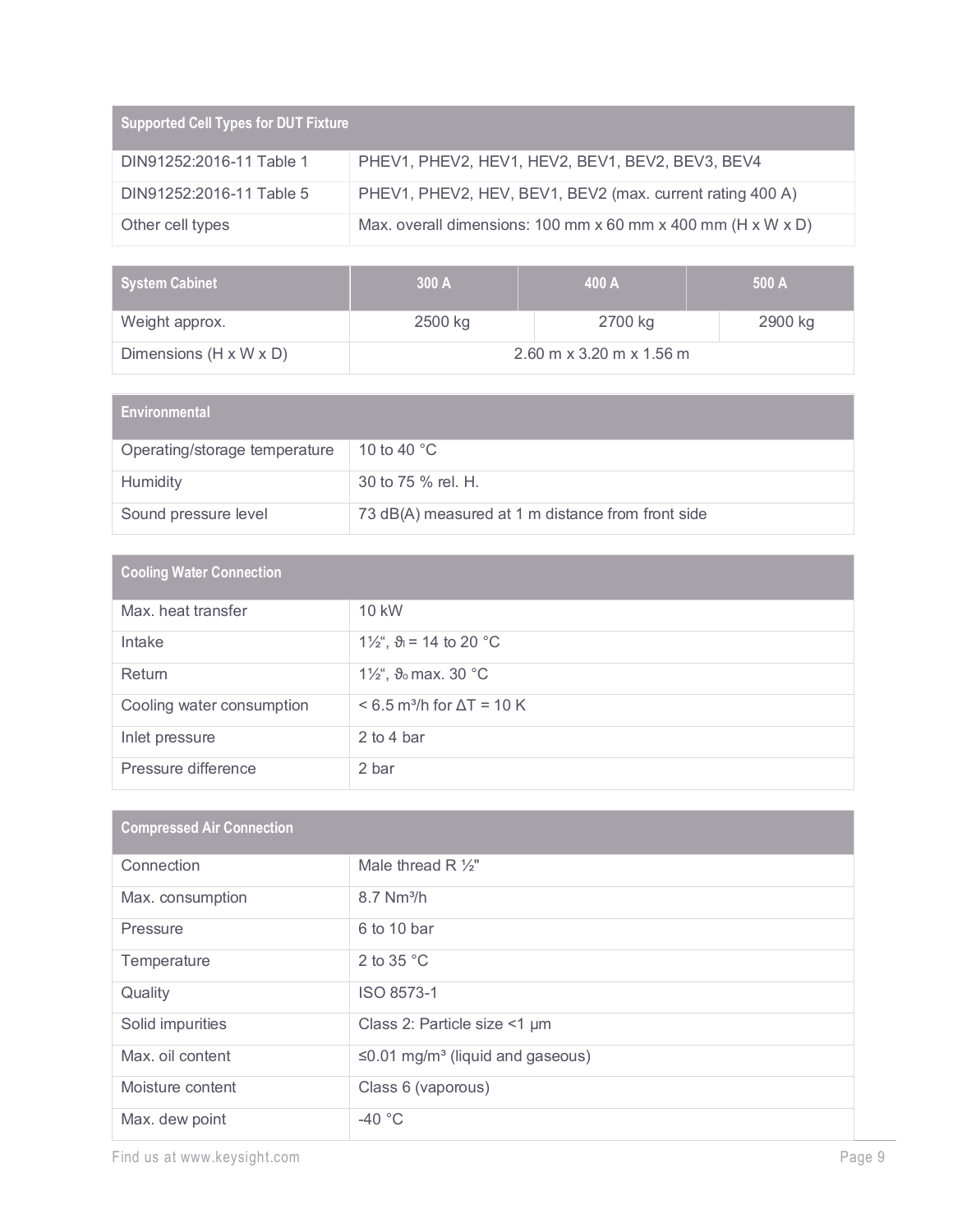| <b>GN2 Connection</b> |                               |
|-----------------------|-------------------------------|
| Connection            | Male thread $R \frac{3}{4}$ " |
| Max. consumption      | 48 Nm <sup>3</sup> /h         |
| Inlet pressure        | 3 to 5 bar                    |
| Temperature           | 2 to 50 $^{\circ}$ C          |

| <b>Temperature Chamber</b> |                                                                                                                                                                                                                                                                                                                                                                                                                                                                                                                                                               |
|----------------------------|---------------------------------------------------------------------------------------------------------------------------------------------------------------------------------------------------------------------------------------------------------------------------------------------------------------------------------------------------------------------------------------------------------------------------------------------------------------------------------------------------------------------------------------------------------------|
| Test room dimensions       | 1200 mm x 850 mm x 650 mm (H x W x D), 663 liters                                                                                                                                                                                                                                                                                                                                                                                                                                                                                                             |
| Max. cell dimensions       | 100 mm x 60 mm x 400 mm (H x W x D)                                                                                                                                                                                                                                                                                                                                                                                                                                                                                                                           |
| Max. floor loading         | 180 kg (approx.)                                                                                                                                                                                                                                                                                                                                                                                                                                                                                                                                              |
| Temperature range          | -33 to +80 $^{\circ}$ C                                                                                                                                                                                                                                                                                                                                                                                                                                                                                                                                       |
| Heating rate               | 3 K/min (empty chamber); 2 K/min (with 232 kg of DUTs)                                                                                                                                                                                                                                                                                                                                                                                                                                                                                                        |
| Cooling rate               | 2 K/min (empty chamber); 1 K/min (with 232 kg of DUTs)                                                                                                                                                                                                                                                                                                                                                                                                                                                                                                        |
| <b>Heat Compensation</b>   | 2 kW @ 25 °C; 1.1 kW @ -33 °C                                                                                                                                                                                                                                                                                                                                                                                                                                                                                                                                 |
| <b>Safety Features</b>     | emergency stop switch (red/yellow) for all-pole disconnection<br>$\bullet$<br>2 x fast stop push button (black) to stop each chamber separately<br>$\bullet$<br>electromechanical door locking system<br>$\bullet$<br>continuous small flushing volume with compressed air<br>$\bullet$<br>optional: Nitrogen flushing in the event of an accident<br>$\bullet$<br>reusable one-way pressure relief valve, flanged connection DN500<br>$\bullet$<br>(EN 1092-1)<br>signal light (Colors Red, Green, blue)<br>gas monitoring sensors including sampling device |
| <b>Additional Features</b> | Additional feedthrough Ø 50 mm, Schuko socket and Ethernet.                                                                                                                                                                                                                                                                                                                                                                                                                                                                                                   |

#### **Documentation**

Supplied documents:

- operating instructions in English
- CE Declaration of Conformity
- acceptance and calibration protocol

System design and realization according to the common basic safety and health demands of EU directives. Special customer requirements need an individual discussion and quote.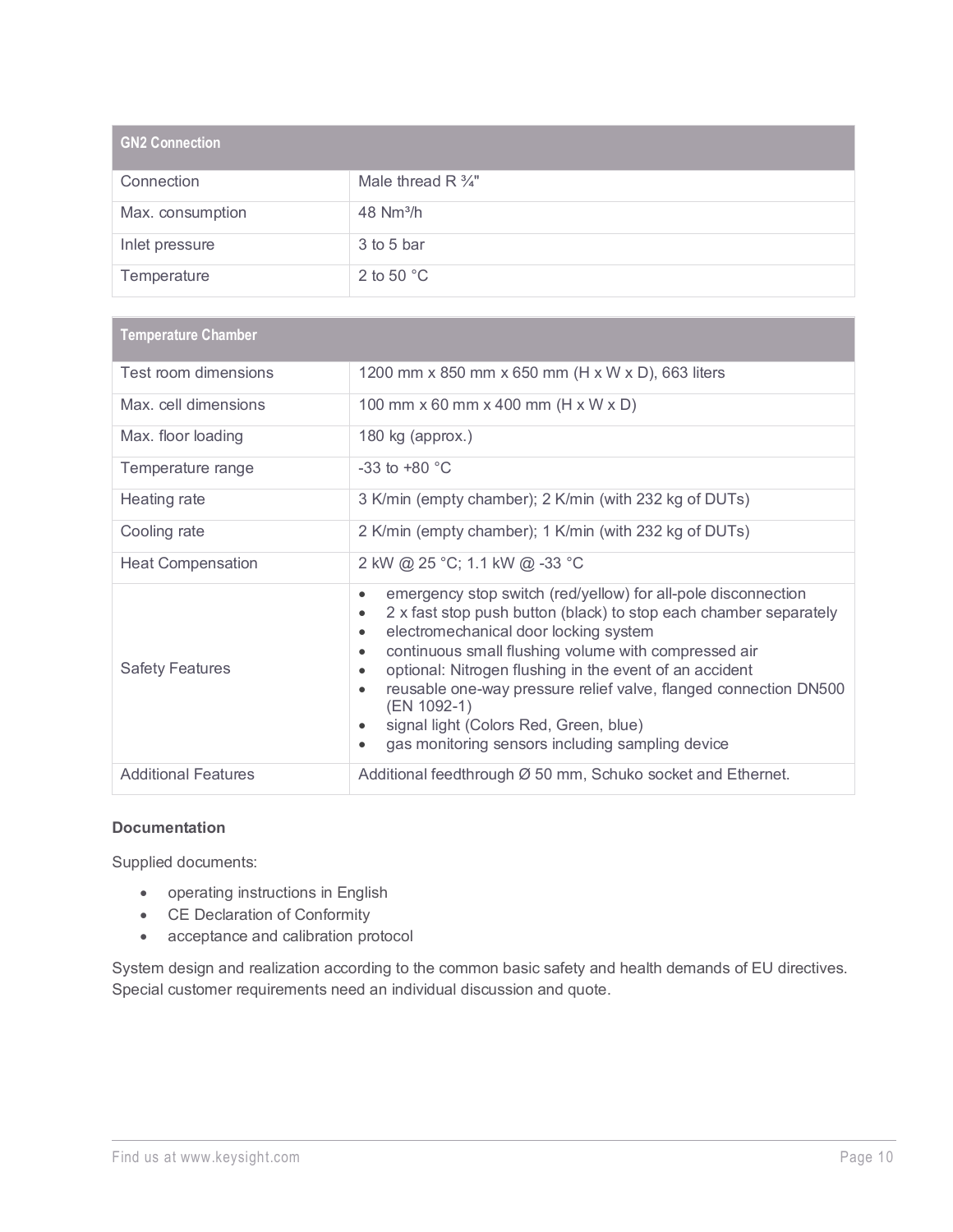# <span id="page-10-0"></span>System Options

### <span id="page-10-1"></span>Parallel Switch Enable Selection

**Note:** The selection of any option in this section adds approximately 50 kg to the system weight.

| SL1133A-P02 2 Channel Parallel Switch |                                                                                                                                                                                                                                                                                                  |  |
|---------------------------------------|--------------------------------------------------------------------------------------------------------------------------------------------------------------------------------------------------------------------------------------------------------------------------------------------------|--|
| Description                           | Manually controllable parallel operation of two channels.<br>Parallel operation of channel 1 + 2 with DUT 1 or DUT 2 (for example),<br>paralleling other pairs of channels is also possible.                                                                                                     |  |
| <b>Notes</b>                          | The power leads between the test system and the DUT must be designed for<br>double output current. Connecting two systems in parallel has no effect on the<br>voltage accuracy. The offset of the current accuracy is multiplied by two. The<br>error of the measured value [%] is not affected. |  |

| SL1133A-P03 3 Channel Parallel Switch |                                                                                                                                                                                                                                                                                                   |  |
|---------------------------------------|---------------------------------------------------------------------------------------------------------------------------------------------------------------------------------------------------------------------------------------------------------------------------------------------------|--|
| <b>Description</b>                    | Manually controllable parallel operation of three channels.<br>Parallel operation of channel 1 - 3 with DUT 1, DUT 2 or DUT 3.<br>Parallel operation of channel 5 - 7 with DUT 5, DUT 6 or DUT 7.<br>Parallel operation of channel 9 - 11 with DUT 9, DUT 10 or DUT 11.                           |  |
| <b>Notes</b>                          | Only available for 300 A current option in combination with 24 channels. The<br>power leads between the test system and the DUT must be designed for triple<br>output current. The offset of the current accuracy is multiplied by three. The<br>error of the measured value [%] is not affected. |  |

### <span id="page-10-2"></span>Additional Function Selections

| SL1133A-EIS Electrochemical Impedance Spectroscopy (EIS) |                                                                                                                                        |
|----------------------------------------------------------|----------------------------------------------------------------------------------------------------------------------------------------|
| Description                                              | Integrated electrochemical impedance spectroscopy per test-channel,<br>independently programmable within a test sequence               |
| Measurement method                                       | Potentiostatic and galvanostatic                                                                                                       |
| Absolute error  Phi                                      | 2 degrees                                                                                                                              |
| Absolute error  Z                                        | 5 µOhm                                                                                                                                 |
| Relative error [Z]                                       | $1\%$                                                                                                                                  |
| Frequency band                                           | 1 mHz to 10 $kHz$                                                                                                                      |
| <b>SL1133A-RID RFID Option</b>                           |                                                                                                                                        |
| <b>Description</b>                                       | Tracking of DUT location and its status via RFID. This option needs an initial<br>registration set, which can be requested separately. |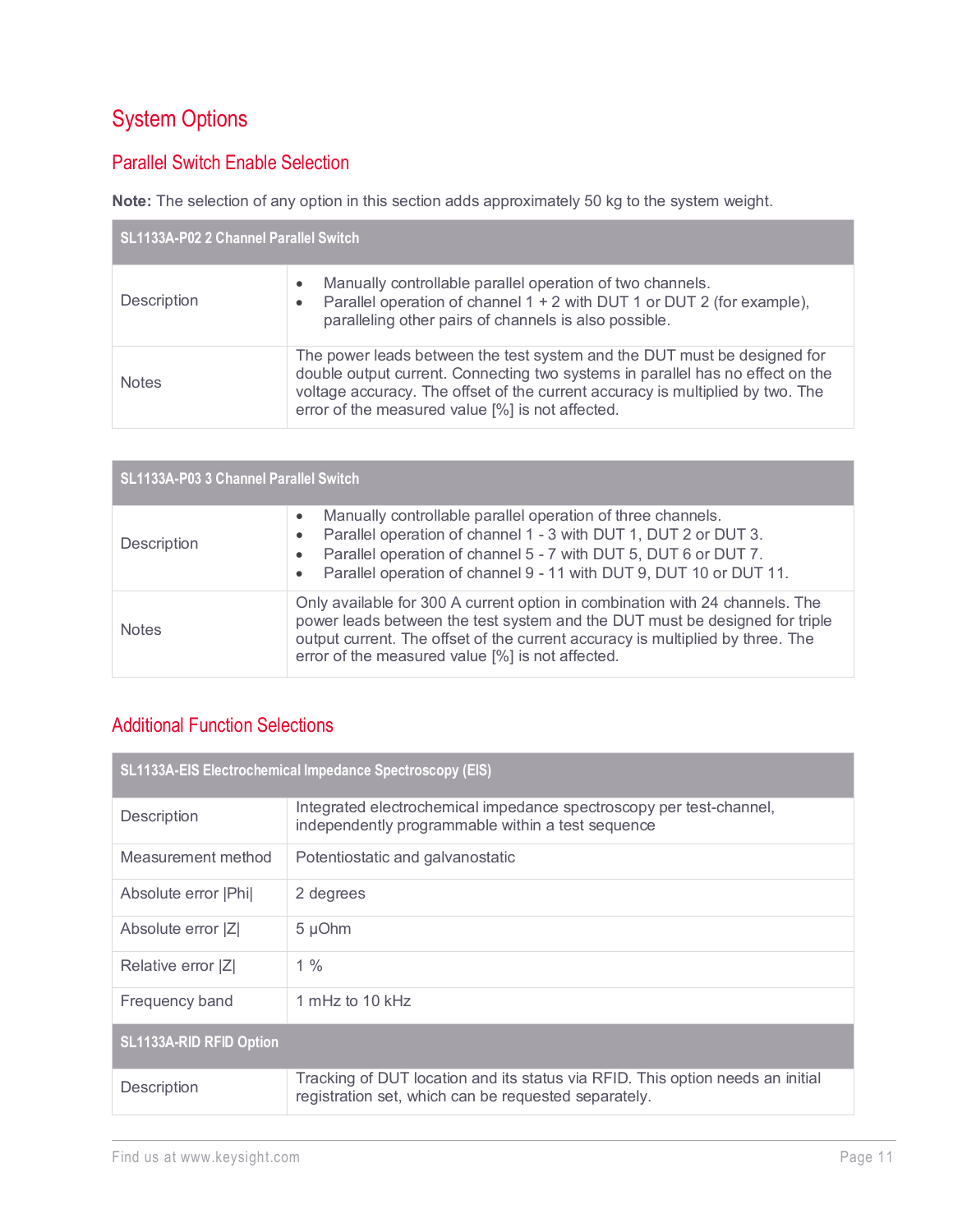# <span id="page-11-0"></span>Support Service Options

The service features of the SL1133A Scienlab Combined Battery Test Solution can be tailored to the requirements of your facilities, expertise, and the overall scope of your test project. Keysight will work with you to define your service options based on your requirements and goals. Keysight offers the following services to secure a successful project execution and to reduce your ramp-up time.

### <span id="page-11-1"></span>PS-XPS-100 Project Management and Technical Consulting

With this Project Management service, an experienced Keysight project manager is dedicated to your project and acts as direct communication interface between Keysight and your Project Management Team. The project manager assumes these responsibilities:

- Observes internal project progress, helping ensure the project schedule and project milestones are maintained.
- Notifies you of any unexpected project-related events or occurrences.
- Provides complete and accurate project documentation for your project.

#### <span id="page-11-2"></span>R9001A-201 Installation Service

The scope of this Installation Service strongly depends on your individual facilities. After sharing all relevant information and requirements regarding test bench components that require installation such as connection to the local grid and the local water supply with your Keysight field engineer, the scope of service personnel and material costs for installation can be calculated.

#### <span id="page-11-3"></span>R9001A-202 Commissioning – Test Solution

The Commissioning Service is offered to provide guidance to your team during the initial usage of the test bench following installation. Commissioning is highly recommended for each test bench project. The Commissioning Service includes:

- Local presence of experienced test bench engineer(s) during initial usage of the test bench.
- Consulting with your personnel regarding the intended usage of the test bench (e.g. initial test with your test specimen).
- Review of executed hardware installation of Keysight products.
- Review and consulting related to software settings of operational software if ordered.
- Travel expenses of Keysight personnel related to the performing of the commissioning service.

Commissioning is offered on a per-day basis. Keysight recommends at least two days for each test bench project.

#### <span id="page-11-4"></span>HS0002A-100 Productivity Assistance

Productivity Assistance is offered to support, consult, and train your operational personnel to reduce the ramp-up time for initial usage of a new test bench and for any unexpected system behavior during the test bench life cycle. Productivity Assistance is executed either remotely (phone/ Internet) or on site (on request). It includes:

- Direct access to an experienced system specialist via phone/internet.
- Support for failure analysis and troubleshooting.
- Software and programming support and consulting.

Keysight recommends at least two days of Productivity Assistance for each test bench project.